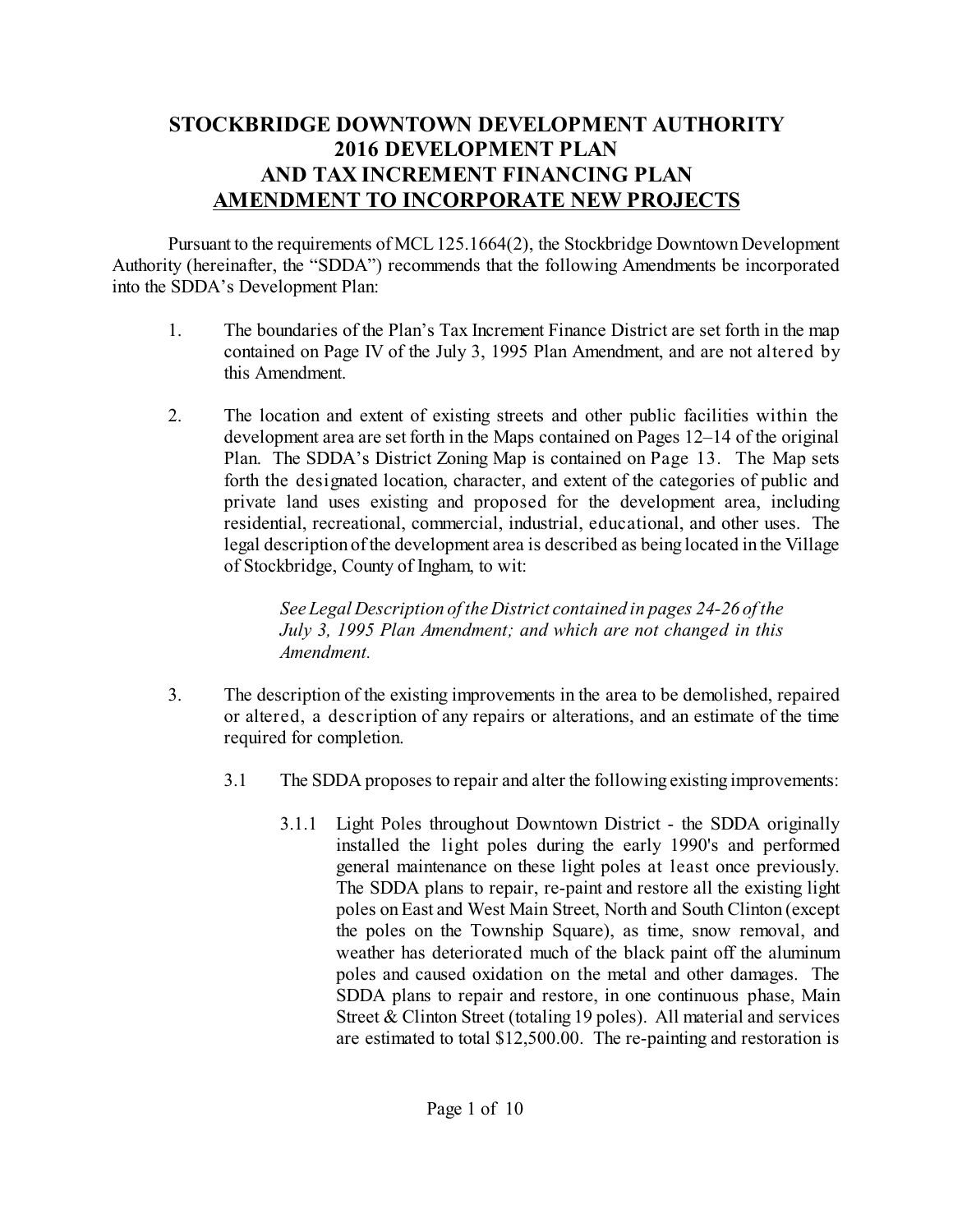estimated to last for the next 10 years. The project is anticipated to be completed in this 2016 calendar year;

- 3.1.2 Covered Alley Repair the covered alley running from M-52 South to the Wood Street Parking Lot is in need of repair, primarily with regards to the brick and mortar walls on its sides and the ceiling. The SDDA anticipates receiving temporary construction easements from the adjoining property owners, substantially in a form attached as Exhibit A. The SDDA anticipates repairing same in this 2016 calendar year. The cost of repairs is anticipated to be \$20,000.00. The stages of repairs are outlined in Exhibit B.
- 3.2 The time for completion of most of these projects is sometime between the 2016 and 2021 construction seasons. The costs outline above are based upon general repair, construction, and replacement cost.
- 4. The description of the location, extent, character, and estimated cost of the improvements, including rehabilitation, contemplated for the development area and an estimate of the time required for completion, signage or signalization.
	- 4.1 The SDDA proposes to repair and alter the following existing improvements:
		- 4.1.1 Cameras in Veterans Park the SDDA will be installing up to 16 video camera surveillance recording system in Veteran's Park to protect the public and public property with up to 16, 1080P cameras installed. The recording system shall be located in the maintenance area of public bathrooms at the park in a lock box. The SDDA shall allow the Village police Department access to the recording system. The project is estimated to cost \$10,000.00 and is anticipated to be completed in this 2016 calendar year, but may take up to Five (5) years.
		- 4.1.2 Tennis Courts in Veterans Park the SDDA will be constructing two completely fenced tennis courts in Veterans Park at a cost of \$80,000.00 or less, north of the center basket ball courts.(Exhibit D) The project is anticipated to be completed in this 2016 calendar year, but could take up to five (5) calendar years to complete depending on funding and contractor availability; and
		- 4.1.3 The SDDA shall install portable water and sanitary sewer to the west property line of the Phase II Industrial Park Property up to \$35.000.00, (Exhibit E) The project is estimated to be completed in the 2016-2021 calender years.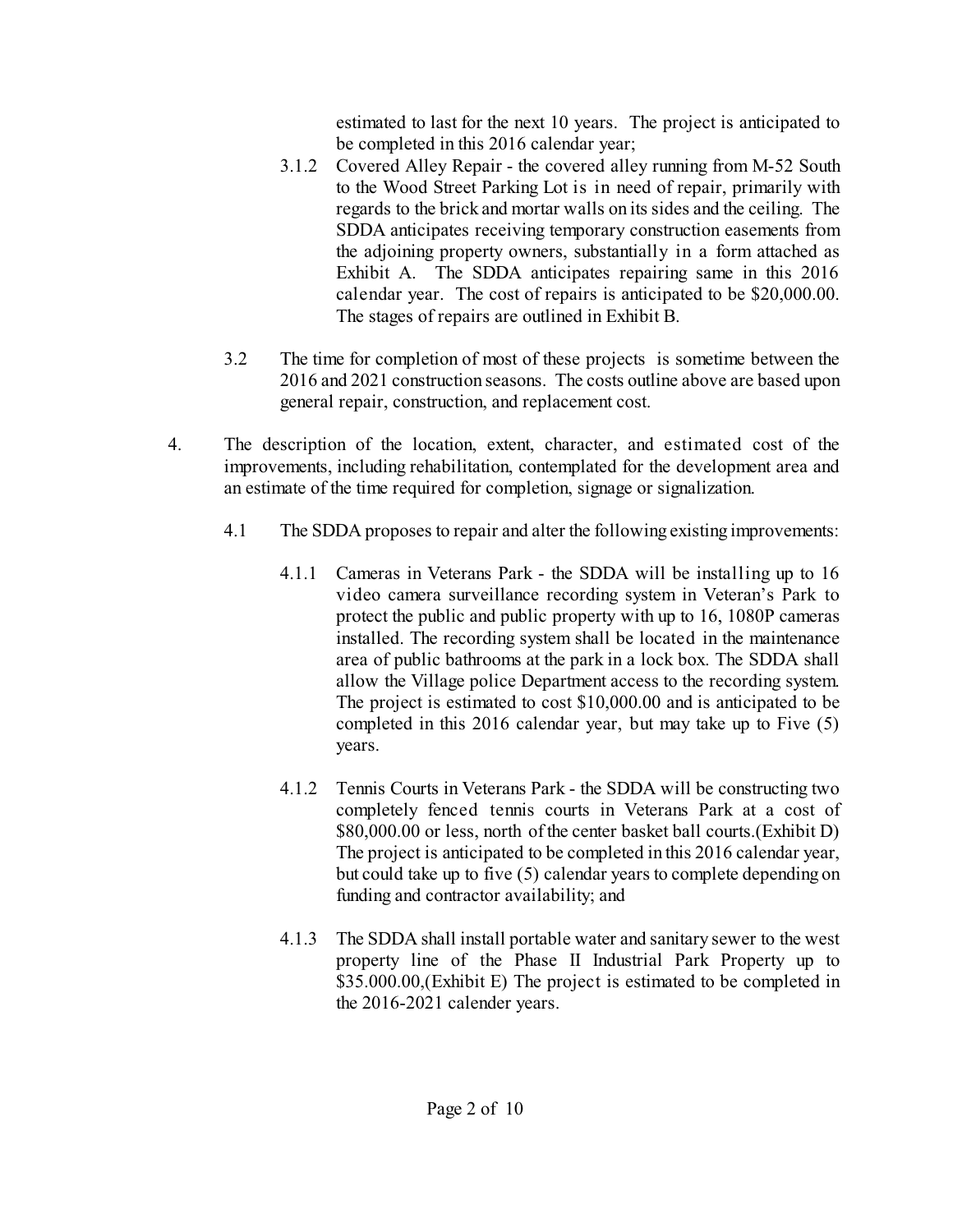- 4.2 The time for completion of most of these projects is sometime between the 2016 and 2021 construction seasons. The costs outline above are based on general repair, construction, and replacement cost.
- 5. The following is a statement of the construction, or stages of construction, planned and the estimated time for completion of each stage.

Each proposed project will be done in one complete stage of construction which is anticipated to be completed in one construction season (spring to fall of a given year). Each project will be completed in one construction season sometime between 2016 and 2021.

6. The description of any part of the development area to be left as open space and the use contemplated for the space is contained in Section 1.1.1 of the 2001 Plan Amendment.

No change proposed in this Plan Amendment.

7. The following is a description of any portion of the development area that the Authority desires to sell, donate, exchange, or lease to or from the municipality and the proposed terms.

> The cameras and tennis courts will be donated to the Veterans Memorial Park, which is owned by the Village, but is in the SDDA Tax Increment Finance Authority District. The alley repairs will be donated to the Village, which owns the Easement. The Easement itself is open to the public and having a safe travel path benefits the Village. The SDDA already owns the light poles, so this improvement stays with the SDDA.

8. The following is a description of desired zoning changes, and changes in streets, street levels, intersections, or utilities.

No change proposed in this Plan Amendment.

- 9. The following is an estimate of the costs of the development, a statement of the proposed method of financing the development, and the ability of the authority to arrange the financing.
	- 9.1 The SDDA proposes to finance the projects set forth in Paragraphs 3 and 4 through the capture of tax increments to pay the construction costs. The SDDA may also utilize any of the following financing mechanisms:
		- 9.1.1 Any Tax increment revenue bonds issued by the Village, pursuant to Section 16(1) of the DDA Act;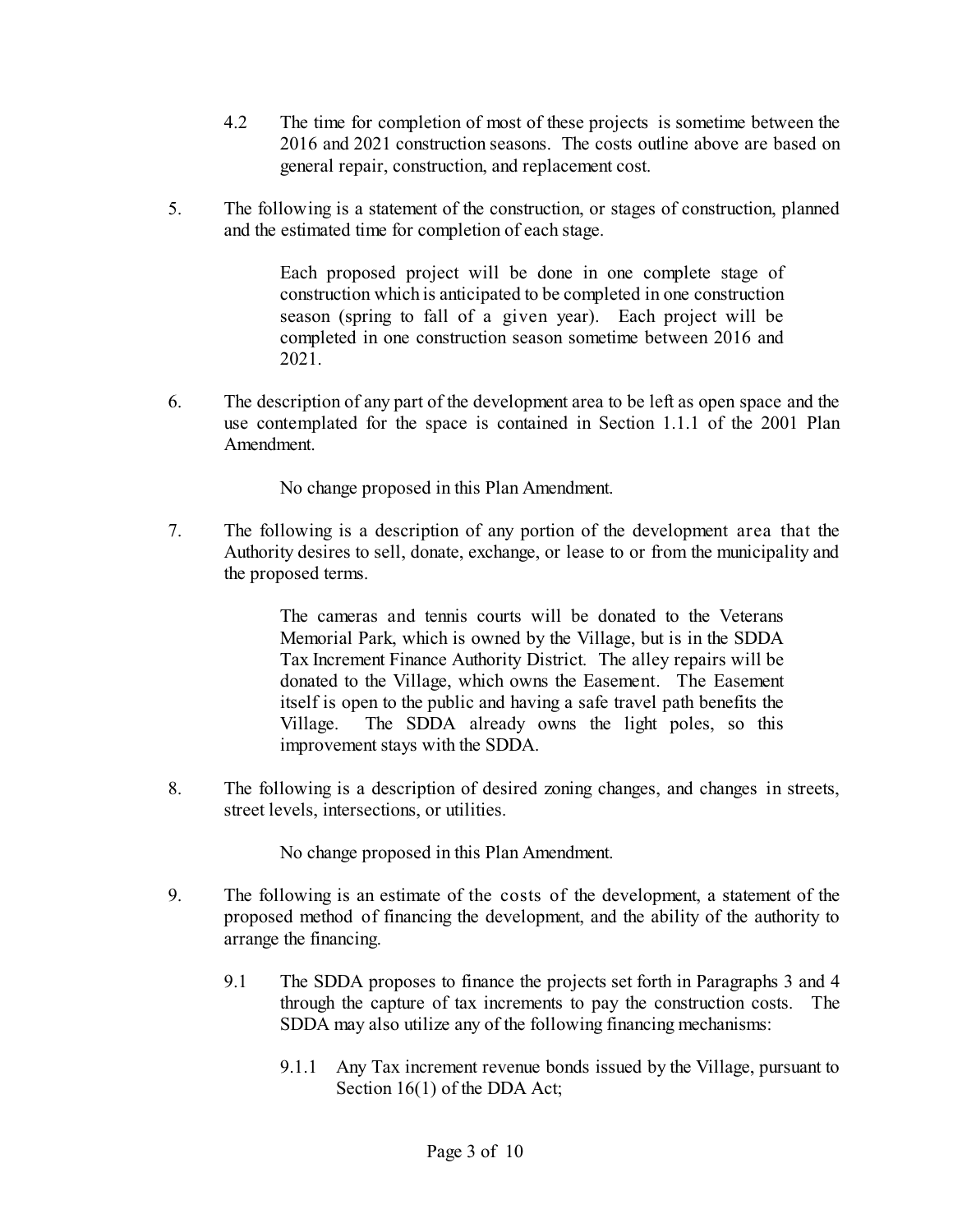- 9.1.2. Any Tax increment revenue bonds issued by the SDDA, pursuant to Section 16(2) of the DDA Act;
- 9.1.3. Other advances from the Village repayable from tax increment revenues of the SDDA, which advances may be financed through obligations incurred by the Village under the Local Building Authority Act or other authorizing statutes;
- 9.1.4 Tax increment revenues on a pay-as-you-go basis; and
- 9.1.5. Other Federal or State grants or contributions, not specified above.
- 9.2 The costs of the specific projects to listed in Paragraphs 3 and 4 above are as follows:
	- 9.2.1 The project anticipated in paragraph 3.1.1 is anticipated to be \$12,500.00.
	- 9.2.2 The project anticipated in paragraph 3.1.2 is anticipated to be \$20,600.00.
	- 9.2.3 The project anticipated in paragraph 4.1.1 is anticipated to be \$10,000.00.
	- 9.2.4 The project anticipated in paragraph 4.1.2 is anticipated to be \$80,000.00
	- 9.2.4 The project anticipated in paragraph 4.1.3 is anticipated to cost up to \$35,000.00.
- 9.3 The SDDA has the ability to arrange financing, as it is anticipated each project will be fully funded from tax increment revenues saved up by the SDDA on a pay-as-you-go basis before the project is started.
- 10. The following is a designation of the person or persons, natural or corporate, to whom all, or a portion of the development is to be leased, sold, or conveyed in any manner, and for whose benefit the project is being undertaken, if the information is available to the authority.
	- 10.1 The primary benefit of the alley project is to repair the Alley Easement for public ingress and egress between M-52 and the Wood Street Parking Lot. However the following individuals who own the building to the east and west of the Alley Easement will receive an ancillary benefit, as their masonry and brick walls will be repaired and improved:
		- 10.1.1 Paul Spadafore, Jr. and Connie Spadafore, husband and wife, of P.O. Box 490, Stockbridge, Michigan 48285; and
		- 10.1.2 David J. Hancock, a single man, of 2900 Brogan Road, Stockbridge, Michigan 48285.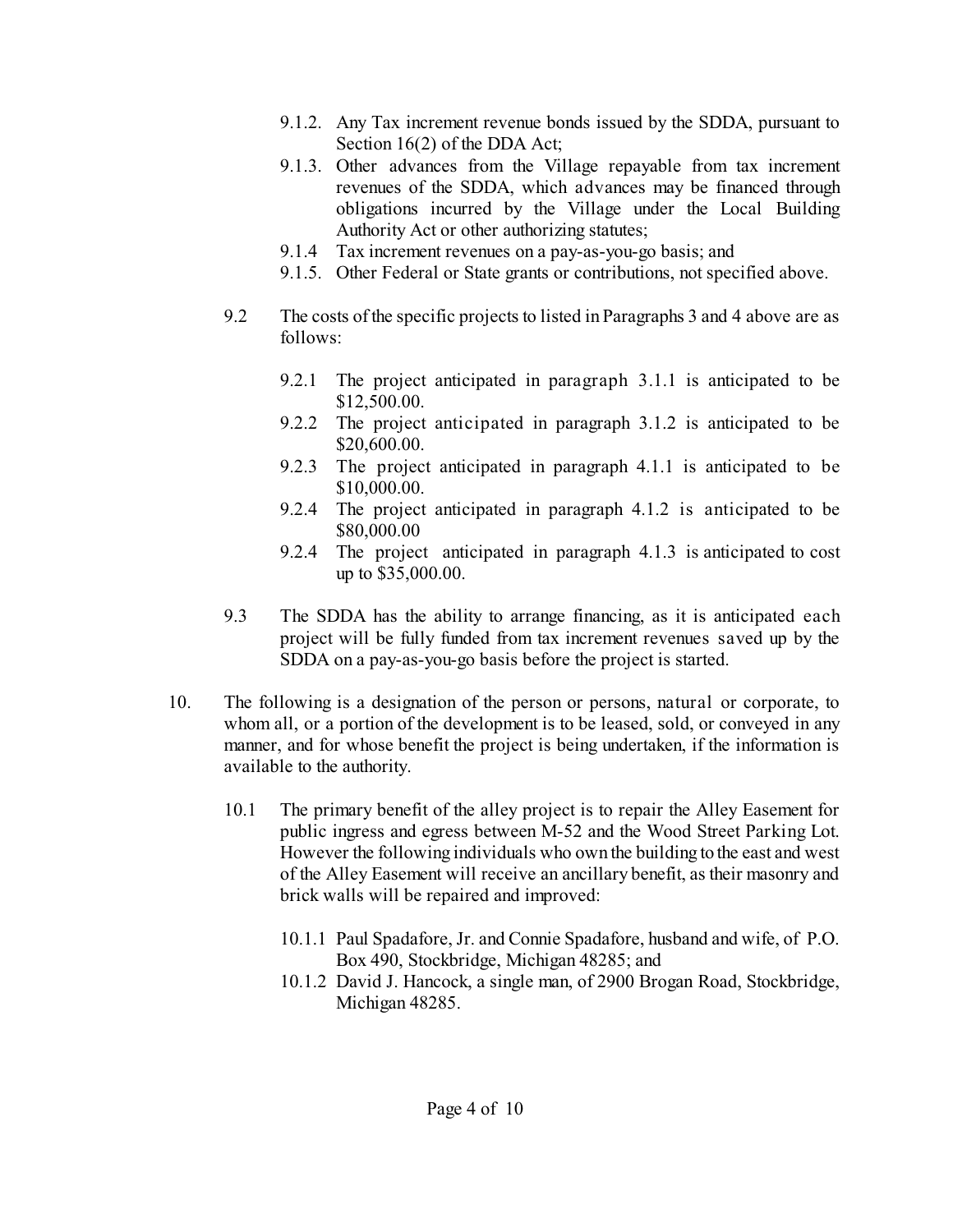- 10.2 The SDDA does not anticipate receiving any financial contribution from either ancillary beneficiary towards this project.
- 10.3 The recording system in Veteran Park is being under taken for the police department benefit, but the SDDA is not seeking any contract.
- 10.4 The SDDA shall transfer ownership to the vacant parcel 33-42-16- 26-109-006 (Exhibit E) to Village of Stockbridge for \$1.00 so that the Village can potentially construct a new village hall on the property.
- 10.5 The sewer and water project to Phase II, at the Industrial Park is for the benefit of the general public.
- 11. The procedures for bidding for the leasing, purchasing, or conveying, in any manner, of all, or a portion, of the development upon its completion, if there are no express or implied agreements between the authority and persons, natural or corporate, that all or a portion of the development will be leased, sold, or conveyed, in anymanner, to those persons.

No changes proposed in this Plan Amendment to this Section.

12. It is estimated that there are less than 100 persons and families residing in the development area. It is estimated that zero (0) persons or families residing in the development area will be displaced.

> Since the Plan does not call for the acquisition of occupied residential property, the Plan does not include a survey of the families or individuals to be displaced (including their income and racial composition); a statistical description of the housing supply in the community (including the number of private and public units in existence or under construction); the condition of those units in existence; the number of owner-occupied and renter-occupied units; the annual rate of turnover of the various types of housing and the range of rents and sale prices; an estimate of the total demand for housing in the community; and the estimated capacity of private and public housing available to displaced families and individuals.

13. The following constitutes the plan for establishing priority for the relocation of persons displaced by the development in any new housing in the development area.

> Because of the answer to Section 12, no plan for establishing priority for relocation is required.

14. The following shall constitute the provisions for the costs of relocating persons displaced by the development and financial assistance and reimbursement of expenses, including litigation expenses and expenses incident to the transfer of title,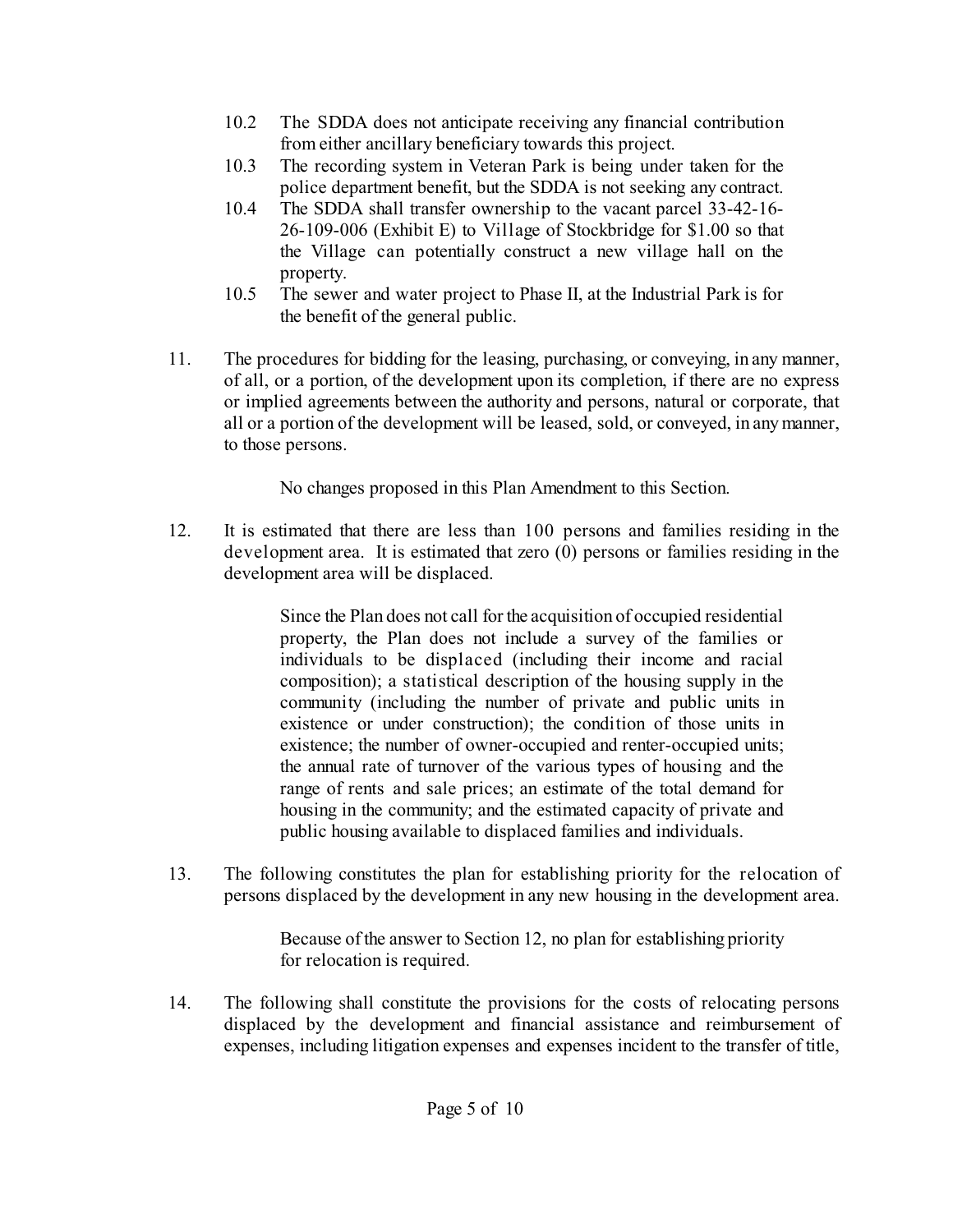in accordance with the standards and provisions of the *Federal Uniform Relocation Assistance and Real Property Acquisition Policies Act of 1970*, beingPublic Law 91- 646, 42 U.S.C. Sections 4601, *et seq*.:

Because of the answer to Section 12, no provision for the costs of relocating persons displaced is included.

- 15. No persons are being relocated in the development area, but any future relocation will be done in compliance with Act No. 227 of the *Public Acts of 1972*, being Sections 213.321 to 213.332 of the Michigan Compiled Laws.
- 16. This Plan Amendment also provides for the following other material that the Authority, local public agency, or governing body, considers pertinent:

The first Plan Amendment of 2009 included the following paragraph:

*16.1 Loan Fund The SDDA hereby establishes a loan fund to assist existing businesses and buildings located within the SDDA's downtown business district. The assistance may take the form of a loan to improve an existing building to make it marketable for sale orleasewithin the downtown business district forthe use in whole or part of any public or private person, corporation, or combination thereof (MCL 125.1657 (q)).*

*Under the terms of the SDDA Revolving Loan Fund, the SDDA will loan qualified entities money and enter into a repayment contracts (notes) and take an interest in real or personal property (security agreements), as the SDDA determines reasonably necessary to achieve the purpose of the Act and this Loan Fund Program (MCL 125.1657 (q)). The exact terms and conditions of the Revolving Loan Fund, including an application process, shall be established and amended from time to time by Resolution of the SDDA. The revenue stream the SDDAwill be using to fund the above loans will come from tax increment revenues, pursuant to MCL 125.1661 (1) (e). The SDDA shall not have more than \$100,000.00 in aggregate loan fund money loaned out at any one time under this program.*

The SDDA never set the program up, but now intends on moving forward with a Facade Improvement Program as set forth below:

16.1 **Facade Improvement Fund:** The SDDA hereby establishes a Facade Improvement Fund to assist existing businesses and buildings located within the SDDA's Downtown Business District to repair, maintain, and upgrade their facades. The assistance shall take the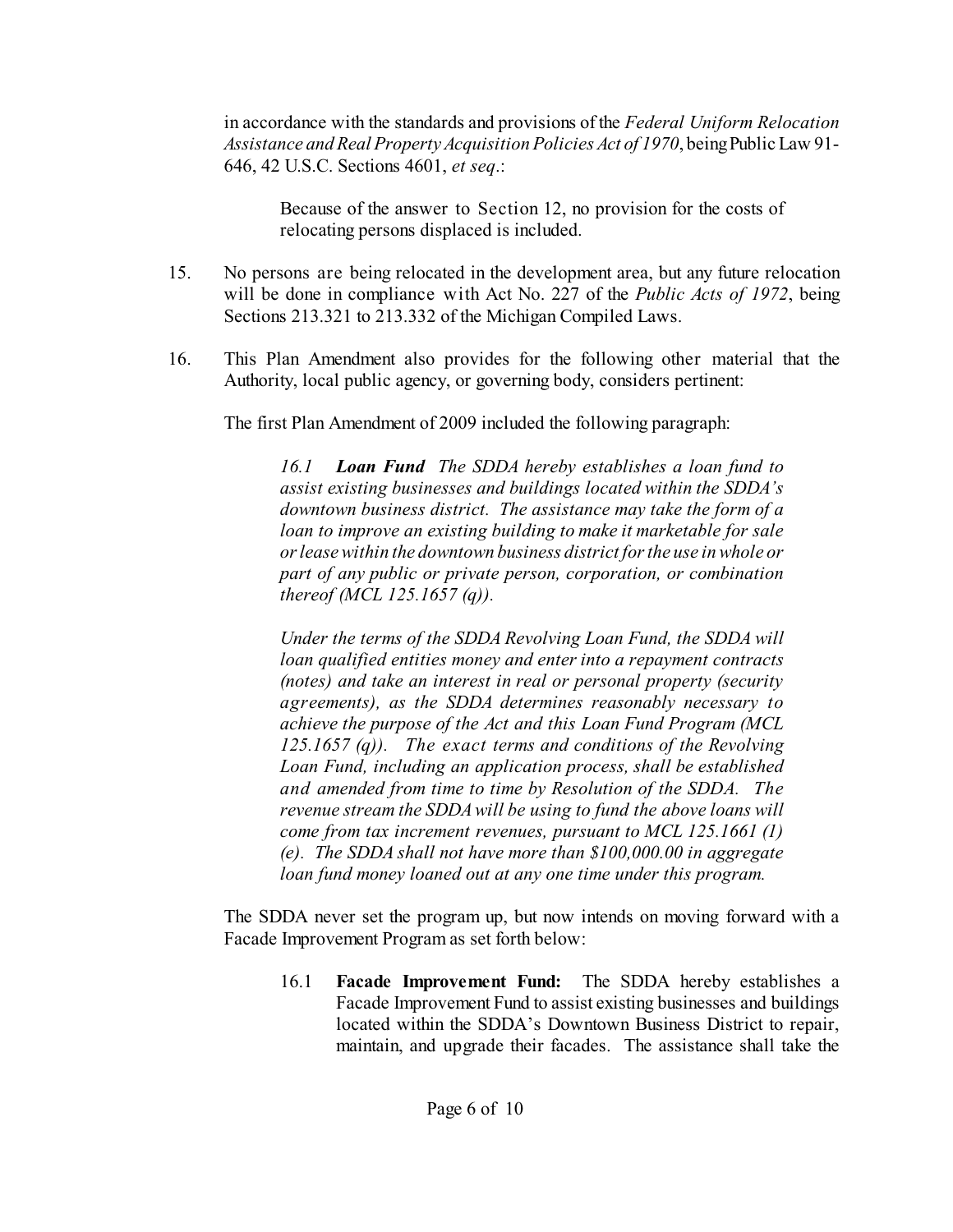form of a purchase of a Facade Easement for consideration equal to fifty (50%) percent of the costs of qualified improvements to an existing building's facade to make it more marketable for sale or lease within the Downtown Business District and more attractive for the use in whole or part of any public or private person, corporation, limited liability company, or combination thereof. The exact terms and conditions of the SDDA's Facade Improvement Fund, including an application process, shall be established and amended from time to time by Resolution of the SDDA. The revenue stream the SDDA will be using to fund the above loans will come from tax increment revenues, pursuant to MCL 125.1661 (1) (e). The SDDA shall not have more than \$100,000.00 in aggregate facade easement purchases in any fiscal year under this program.

- 17. This Development Plan does not provide for improvements related to a qualified facility, as defined in the *Federal Facilities Development Act*, Act No. 275 of the *Public Acts of 1992*.
- 18. The original 1986 Plan states that its duration will "terminate upon the completion of those projects specified in the development schedule" (Table 1). The 1992 Plan Amendment does not appear to have addressed the duration of the Plan. The 1995 Plan Amendment states that the "duration of the Plan is limited to the implementation of the goal [sic] and objectives." Pursuant to the 2004 Amendment, the capturing of tax increment revenues shall continue through taxes levied in 2014, or such later year when all obligations of the SDDA payable from tax increment revenues have been retired or satisfied. The Development Plan shall be effective until the purposes of the Development Plan are completed. The First 2009 Amendment extended the Plan until 2020. This 2014 Plan Amendment extended the duration of the Tax Increment Finance and Development Plan until 2039 to complete the implementation of the goals and objectives contained herein in the Plan, as amended.
- 19. The estimated impact of Tax Increment Financing on all taxing jurisdictions in which the SDDA's Development Area was originally addressed by the SDDA in previous Amendments. This Amendment provided updated information in regards to this matter through 2039. See Exhibit C. Additionally, the SDDA states:

Tax Increment Financing permits the SDDA to capture Tax Increment Revenues (as defined below) attributable to increases in the value of real and personal property in the Development Area. The Tax Increment Finance procedure is governed by Act 197 of the *Public Acts of 1975*, as amended (the "DDA Act"). The procedures outlined below are the procedures provided by the DDA Act effective as of the date this Plan is adopted, but are subject to any changes imposed by future amendments to the DDA Act.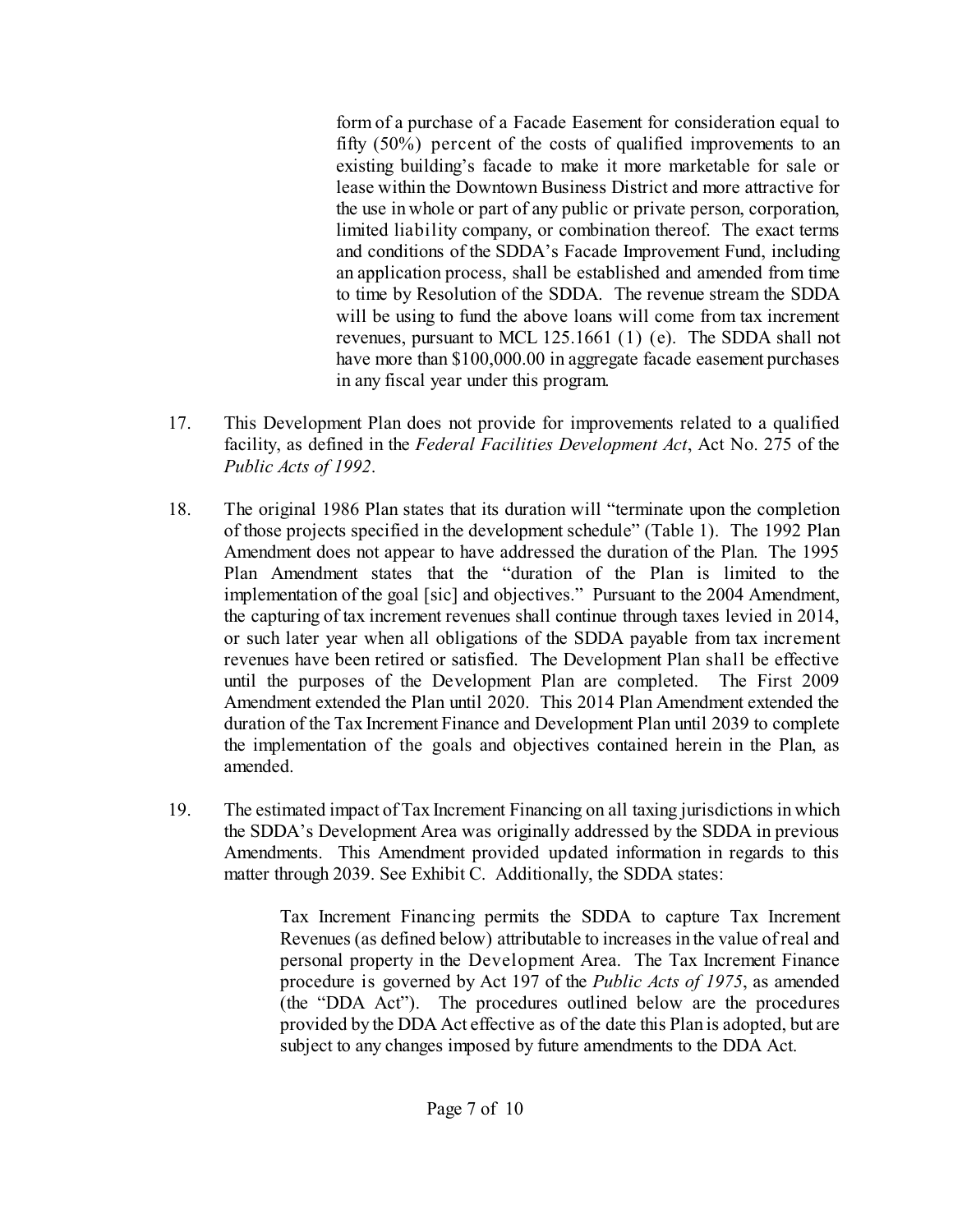The Tax Increment Revenues are generated when the Current Assessed Value of all properties within the Development Area exceed the Initial Assessed Value of the properties. The amount in any one year by which the Current Assessed exceeds the Initial Assessed Value is the Captured Assessed Value.

**Initial AssessedValue:** When the Village Council enacted the Original Plan by Ordinance in 1986, the Initial Assessed Value of the Development Area was established asthe assessed value, as equalized, of all the taxable property within the boundaries of the Development Area at the time that Ordinance was approved, as shown by the then most recent assessment roll of the Village for which equalization had been completed, prior to the adoption of the 1986 Original Plan by Ordinance. Property exempt from taxation at the time of the determination ofthe Initial Assessed Value was included as zero. However, in determining the Initial Assessed Value, property for which a "specific local tax" was paid in lieu of a property tax was not considered to be property that was exempt from taxation. A "specific local tax" is defined in the DDA Act and includes "Industrial Facilities Taxes" levied under 1974 PA 198, taxes levied under the *Technology Park Development Act*, 1984 PA 385, and taxes levied on lessees and users of tax-exempt property under 1953 PA 189. The Initial Assessed Value or Current Assessed Value of property subject to a specific local tax was determined by calculating the quotient of the specific local tax paid divided by the *ad valorem* millage rate, or by other method as prescribed by the State Tax Commission.

**Current Assessed Value:** Each year the "Current Assessed Value" of the Development Area will be determined. The Current Assessed Value of the Development Area is the taxable value of the property in the Development Area.

**Captured Assessed Value:** The amount by which the Current Assessed Value exceeds its Initial Assessed Value in any one year is the "Captured Assessed Value."

**Tax Increment Revenues:** For the duration of the Plan, taxing jurisdictions will continue to receive tax revenues based upon the Initial Assessed Value of the Development Area. The SDDA will receive that portion of the *ad valorem* tax levy of all taxing jurisdictions on the Captured Assessed Value of the taxable property in the Development Area, other than the State, local school district, intermediate school district tax levies, and specific local taxes attributable to such *ad valorem* property taxes (the "Tax Increment Revenues"), subject to limitations and exemptions which may be contained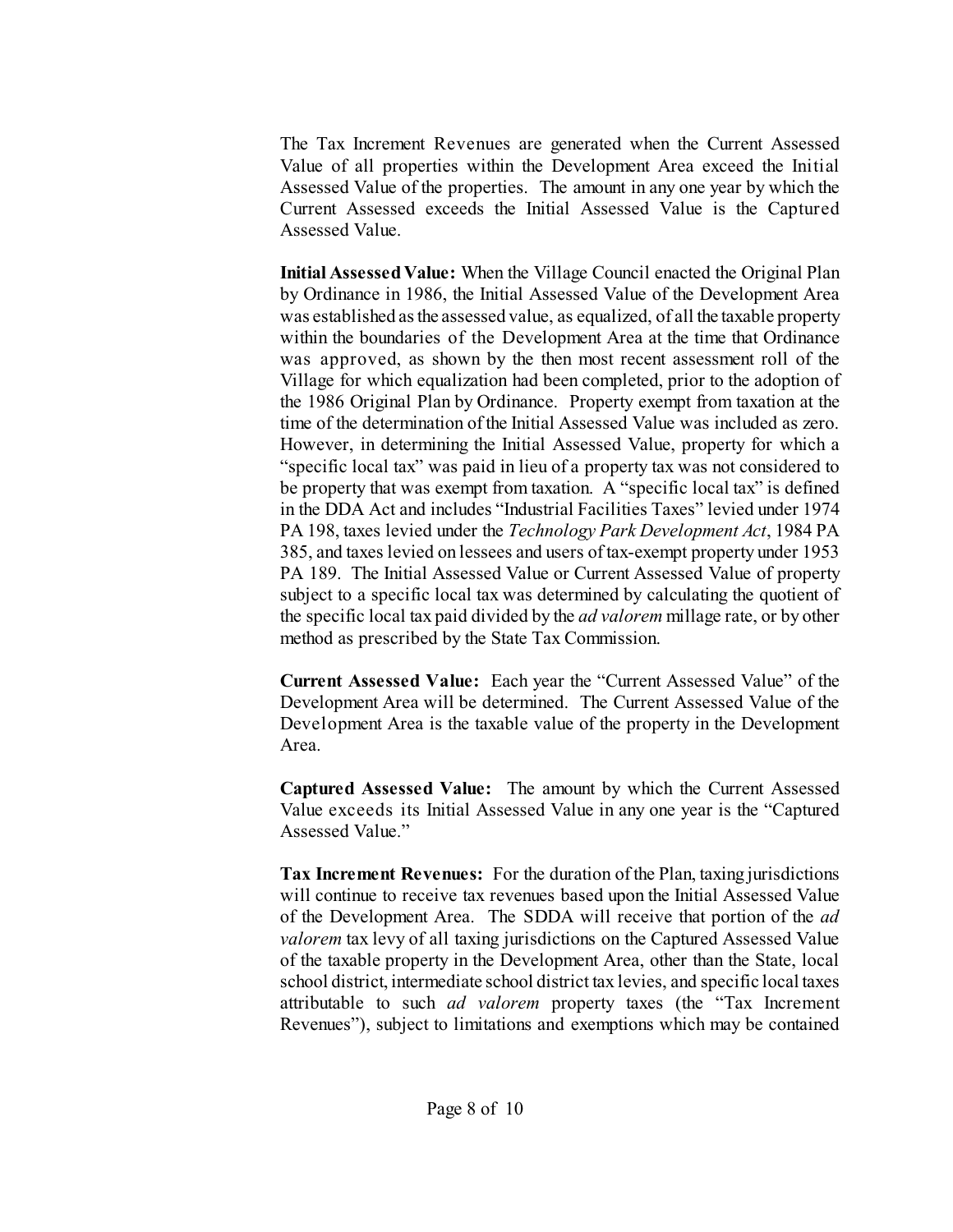in the DDA Act, this Tax Increment Financing Plan, and the provisions of any agreements for the sharing of Captured Assessed Value.

Increases in the Current Assessed Values which generate Tax Increment Revenues can result from any of the following:

- a. Construction of new developments;
- b. New rehabilitation, remodeling, alterations, or additions; and
- c. Increases inpropertyvalues which occur for any other reason.

Tax Increment Revenues can be used as they accrue annually, can be held to accumulate amounts necessary to make improvements described in the Plan, or can be pledged for payment of bonds or notes issued by the SDDA or the Village under the DDA Act. Further, the SDDA may not borrow money or issue revenue notes without the prior approval of the Village. The SDDA may expend tax increment revenues only in accordance with this Plan; surplus revenues revert proportionally to the respective taxing jurisdictions.

20. **Adoption of these Amendments**. The Village of Stockbridge, before adopting an Ordinance approving these 2016 Amendments, shall hold a public hearing on this development plan and seek input and approval from the Citizens Advisory Committee, if one forms. At the time of the hearing, the Village Council shall provide to all interested persons an opportunity to be heard and shall receive and consider communications in writing with reference thereto. The hearing shall provide the fullest opportunity for expression of opinion, for argument of merits, and for introduction of documentary evidence pertinent to the Development Plan. The Village Council shall make and preserve a record ofthe public hearing, including all data presented at that time. All provisions of the Original 1986 Plan, 1992 Plan Amendment, 1995 Plan Amendment, 2004 Plan Amendment, 2006 Plan Amendment, 2008 Plan Amendment, the First 2009 Plan Amendment, the Second 2009 Plan Amendment, the 2011 Plan Amendment, the 2013 Plan Amendment, and the 2014 Plan Amendment not modified by these Amendments to the Plan shall remain in full force and effect.